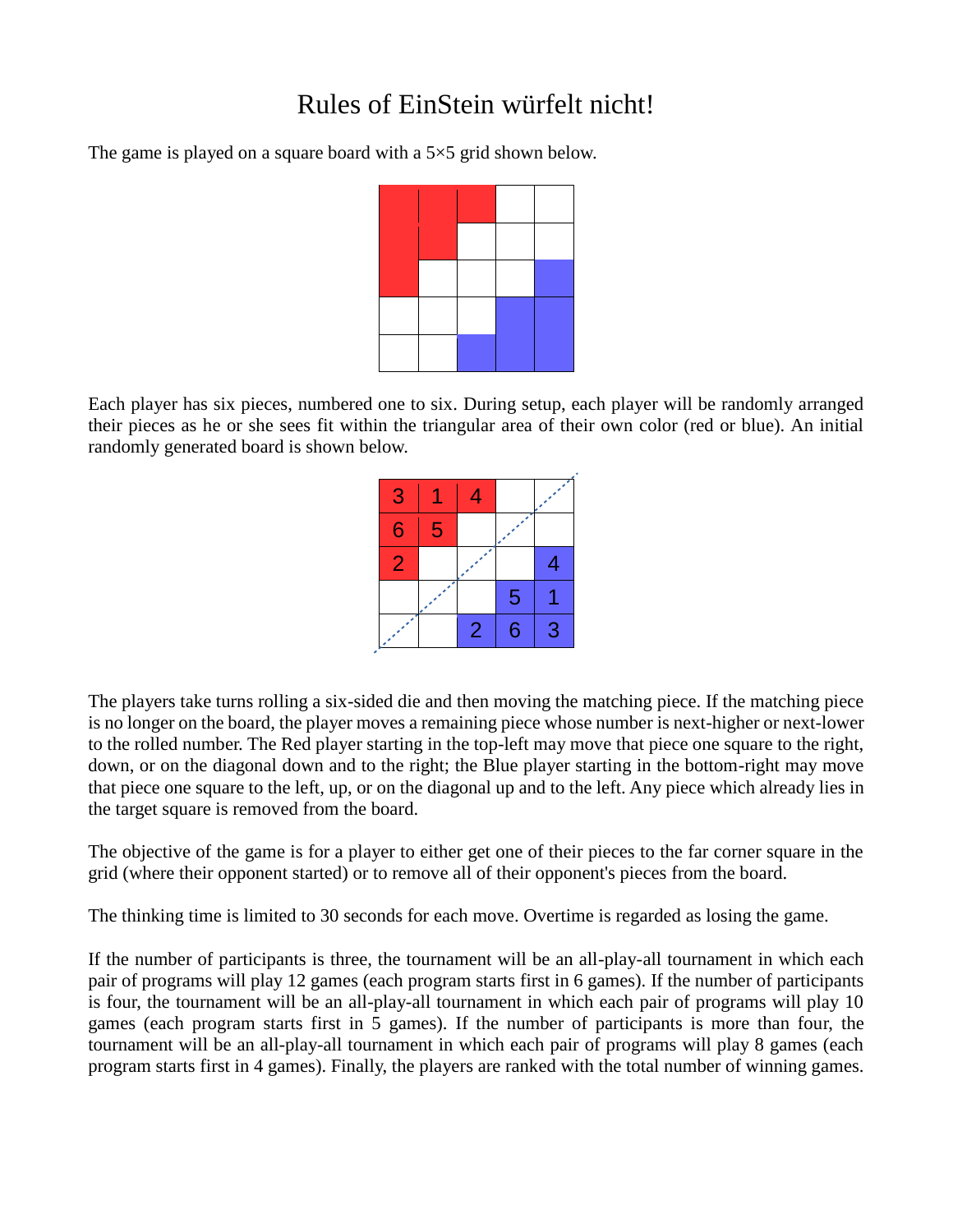## 愛因斯坦棋棋規(繁體字版)

棋盤為5×5的方格形棋盤,方格為棋位。左上角為紅方出發區;右下角為藍方出發區。如下圖 所示:



1. 紅方藍方各有6枚標有數字1~6的棋子。開局時雙方棋子以在場產生之隨機盤面擺放,方法如 下:

(1)由小到大排列出紅方1~6號棋子。

(2)以公平之六面骰產生一隨機點數。

(3)將該隨機數以目前排列之棋子數目取餘數。

(4)將該餘數位置的棋子擺上盤面。

(5)如是重複(1)~(4)步驟直到盤面擺滿。

(6)將藍方以對角線對稱之方法擺放藍方盤面,舉例如下:

| 3 |   |                |   |   |
|---|---|----------------|---|---|
| 6 | 5 |                |   |   |
| 2 |   |                |   |   |
|   |   |                | 5 |   |
|   |   | $\overline{2}$ | 6 | 3 |

2. 遊戲每一輪以雙方各先手一局為定義。

3. 雙方輪流以公平之六面骰產生隨機數,然後移動與該數字相對應編號的棋子。如果相對應之 棋子已從棋盤上移出,則必須移動大於或小於此數字並且棋子編號與此數字最接近棋子。

4. 如果棋子移動之目標棋位有棋子,必須將該棋子從盤面上移出(吃掉)。己方棋子也可以為被 移出之對象。

5. 先到達對方出發區角落或將對方棋子全部吃掉的一方獲勝。

6. 對弈結果只有勝負, 沒有和棋。

7. 擲骰子後的思考時間為30秒, 逾時作負。

8. 總參賽隊伍數3隊時和同一對手進行6輪(12局)競賽;參賽隊伍4隊時和同一對手進行5輪(10局) 競賽;參賽隊伍5隊以上則和同一對手進行4輪(8局)競賽。最後依總贏局數排序決定名次。